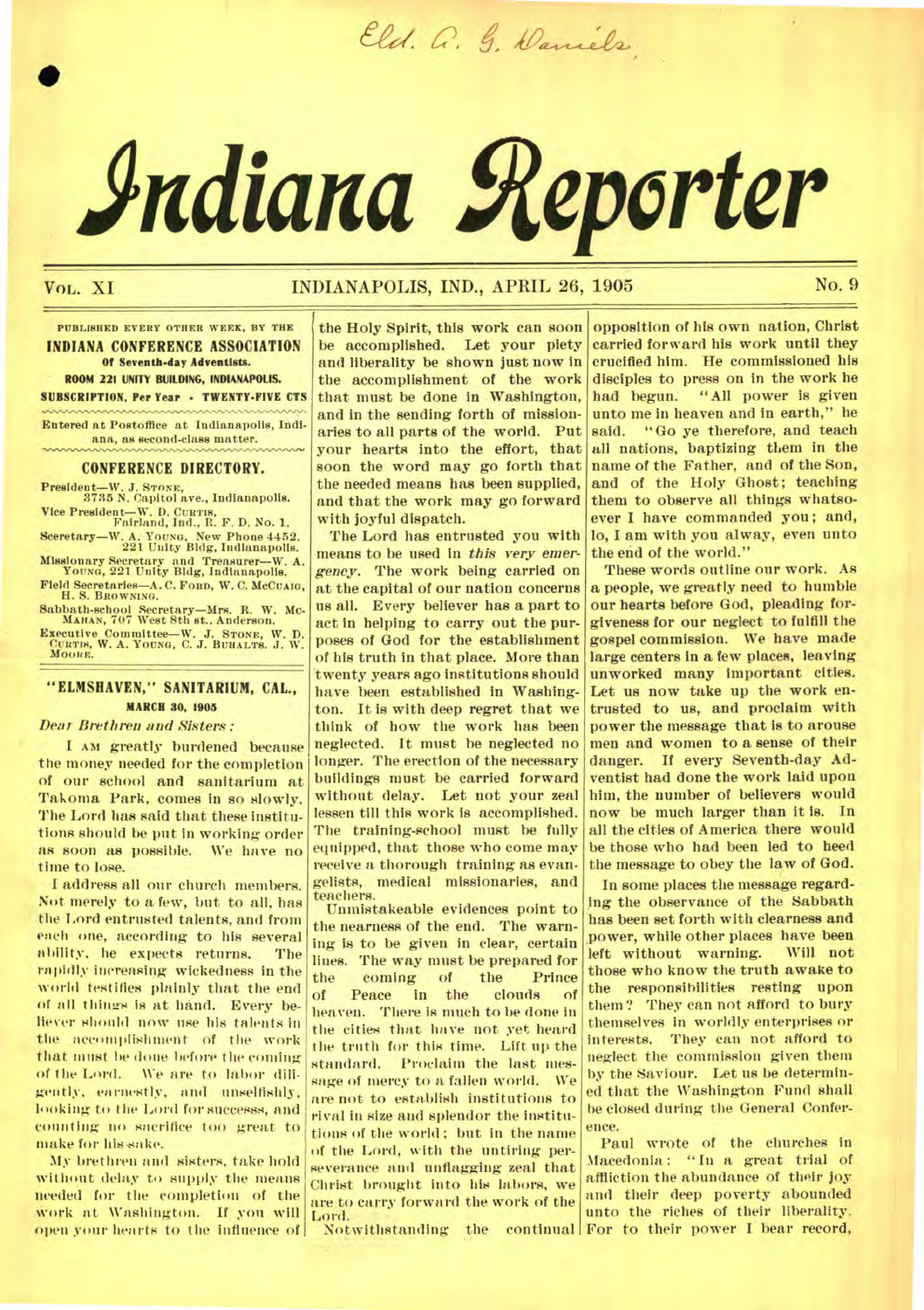**yea, and beyond their power they were willing of themselves ; praying us with much entreaty that we would receive the gift." Shall not this be the testimony borne of our people at this time?** 

**ELLEN G. WHITE.** 

#### **OUR WORK AT WASHINGTON**

**THE Third Angel's Message is a world wide message, and one work ; and our interest in its advancement should be the same in one field as in another. We should render assistance wherever our help is the most needed.** 

**The Lord has instructed us that our first work now, is to establish the work at Washington. That now we should do quickly that which should have** *been* **done twenty years ago. Surely those who have been reading recent developments, can see that our institutions at Washington ought to be completed within the next few months. But in order to do this, there is still about \$35,000 to raise. It Is greatly desired, and it is very essential that this money all be raised before the close of our coming General Conference. This could very easily be done if our people everywhere sensed the importance of the situation.** 

**What will Indiana do in this matter? Indiana could pay to this fund within the next thirty days two thousand dollars and not feel it. If every Seventh-day Adventist in Indiana would estimate what he is worth, and then pay one-half a cent on each dollar, the two thousand dollars could be raised In Indiana, and** *a* **great blessing spiritually would be the result. At this ration, a person worth a hundred dollars would give 50 cents. If two hundred dollars, \$1.00; one thousand dollars, he would give \$5.00; two thousand dollars, \$10.00; if a man was worth ten thousand dollars, he would** *give*  **\$50.00. Would this distress any one?**  And what a blessing **would be the result.** 

**I appeal to our brethren and sisters in Indiana to show their love for the truth and their deep zeal and interest in the cause at Washington just now by forwarding to our office at Indianapolis all the funds you can possibly spare, and let us give the general conference a. surprise, and let** 

**the situation and needs of the cause. All who will send in their contributions, we will publish their names and amount paid in the following issues of the REPORTER. And I will promise that my name shall appear with the rest of my brethren in this list of pledges.** 

**Will not every laborer in this conference respond to this call? Read the other appeals in this issue of the REPORTER. Must our work still drag along when so small a donation will supply the demand? Will we withhold our means and delay the work of God until all of our older brethren must drop into their graves? Or shall we take hold like men and women who look for their Lord and carry this message to the world in this generation, that we may live to see the coming of our**  King in glory? **and let us complete the work.** 

**W. J. STONE.** 

## **AN APPEAL TO ALL**

**FOR the strengthening of our world-wide work, we have been led to locate the offices of several of our General Conference departments in Washington, and to establish enterprises there which should be pushed rapidly to completion. Until the institutions started there shall be in readiness to carry forward this work as the Lord has designed, the brethren who are in charge of that work will be greatly handicapped in their efforts to sound the message to the world.** 

**Speaking of this matter, Sister White says: "I call upon our people, while the way is still open, to do earnest work, to rally around the standard, to answer the call that has been made for the completion of the one - hundred - thousand - dollar fund. Come up to the help of the**  Lord against the mighty. **work is the Lord's, and he calls upon those who have means to bring their gifts to the treasury for the advancement of his work."** 

**them know that Indiana is alive to**  showing the importance **of our mov-**meetings that have **been held. In another place she says: "Just now is the time for a deep, earnest effort to be made in Washington, the capital of our nation. I feel somewhat disappointed that the gifts that are made toward the work in**  Washington, do not steadily increase. The remarkable developments in the work in Washington,

**ing there, should lead the people of God to make their offerings toward the one - hundred - thousand - dollar fund larger and larger. The present showing should be decidedly different. My brethren and sisters, do not allow the large gifts for the work in Washington to** *be* **so few. We thank the givers of the small sums. And we know that there are those who can make larger gifts."** 

•

**In another appeal she says: "Let us not become impatient because we are often asked to give a portion of the means entrusted to us for the upbuilding of the cause. Just now the work in Washington demands our immediate consideration. . . . I appeal to every family of believers in our land to consecrate themselves to advance the Lord's work by every means within their power."** 

**In view of these earnest appeals of the servant of God, it seems that unless we respond, we shall be accounted derelict in duty when we come to the judgment of the great day.** 

**J. 0. CORLISS.** 

# **THE FIRESIDE FREE CIRCULATING LIBRARY**

**CONSISTS of five packages** of tracts selected for a judicious presentation of truth. The series is furnished in large envelopes, with full explanation printed on the outside of each.

The plan provides for one envelope to he loaned or sold to an individual or family each week for five weeks in succession.

The last of the series contains **a printed letter** of special appeal to the reader, calling attention to the importance of the subjects presented, and encouraging further inquiry and study.

This Circulating Library system is an excellent one for those who can spend only a short time each week in missionary work. It can be easily adjusted to one's time and circumstances.

Price, 25 cents a set, 5 envelopes ; nr **5 sets for \$1.00, postpaid.** 

**Address, Indiana Conference S. D. A., 221 Unity Building, Indianapolis, Indiana.** 

ELDER ROBERTS reports several **additions to t h e Olivet Chapel church, and the brethren and** sisters greatly encouraged by the series of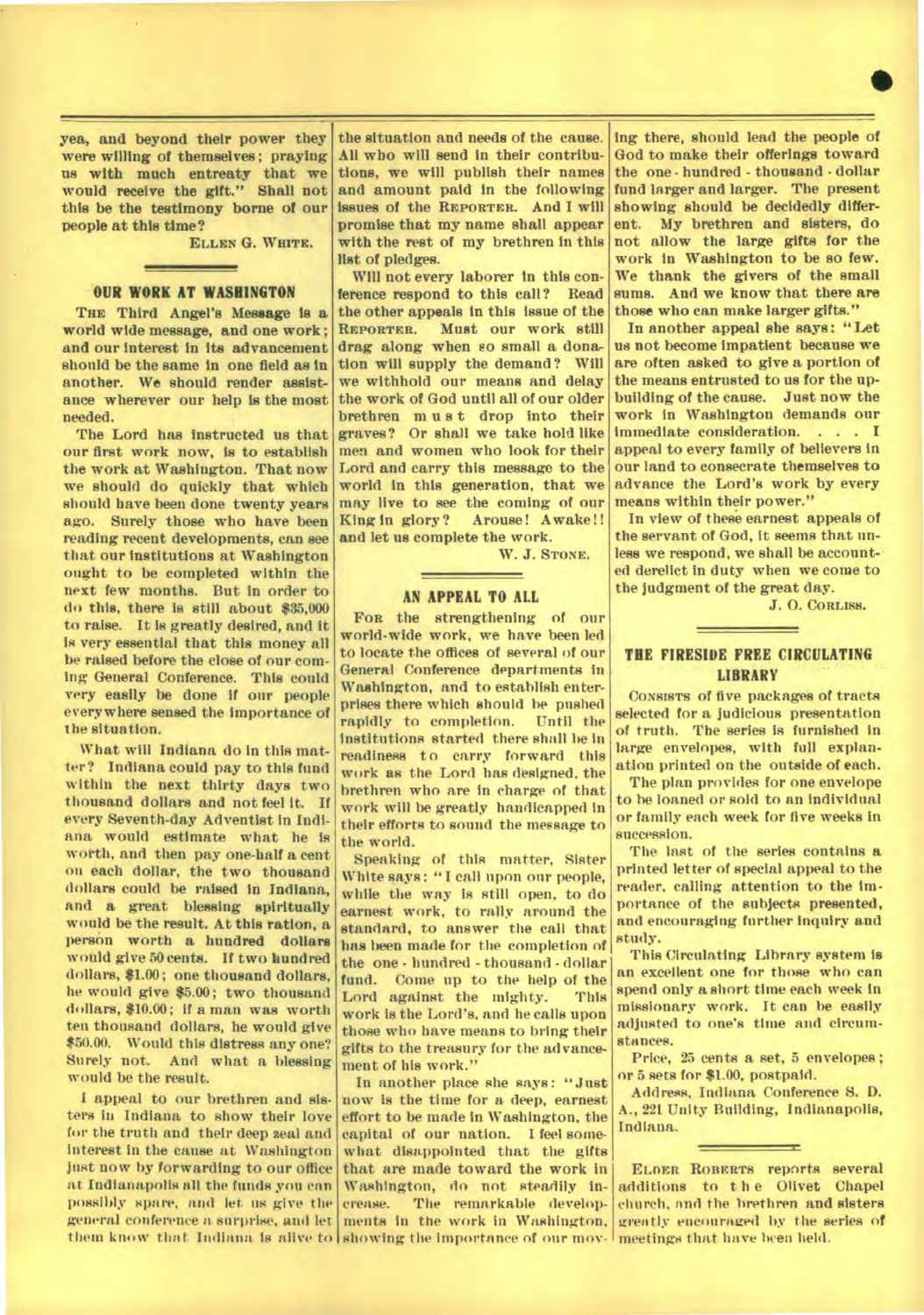# **A SURPRISE PARTY**

**LET us organize a big surprise party for the officers of the General Conference by gathering from our men of ample means large gifts and large subscriptions to the Washington fund and to the foreign mission fund, to be presented by the deligates from various parts of the field in one of the earlier meetings of the Conference.** 

**The hearts of our people everywhere have been profoundly moved by the things that have taken place at Washington during the last few months. Our**, **people can see that it was the hand of God which led to the removal of the General Confer. ence headquarters from Battle Creek to the capital of the nation. They can see that it was the hand of God which transferred the** *Review,* **the**  *Instructor,* **and other publishing enterprises to the place of all places in the world where they would have the most influence.** 

**Our people can see that as soon as our work was established in Washington, the Lord permitted important movements against the truth to open up the way for his servants connected with our institutions in Washington to bring before the people of that city and of the whole nation, in the most effective way, the precious principles of present truth which God has committed to us for the world.** 

**It is said that "Nothing succeeds like success," and it is true that the wonderful out-working of the plans which the Lord laid for his servants has given confidence to many that God is indeed leading this people, and that what has been written in past years regarding the fulfilment of prophecy by this nation is truth indeed, and that all that the Lord**  *has* **said regarding the work to be done in this last generation is to be as truly fulfilled.** 

**We are profoundly convinced that in the general progress of our work, a year may be gained or lost by what we do or neglect to do during the next two or three weeks. When we assemble at the General Conference, if we can read off a list that will mean the completion of this fund before the Conference closes; then there will ascend from our camp the voice of praise, of thanksgiving, and of triumph, and we will all be of excellent courage to enter heartily**  **Into plans for the development of the work in mission fields.** 

**ELDER W. C. WHITE. Sanitarium, Cal., March 26, 1905.** 

### **PRESENT AND FINAL VICTORY**

**BECAUSE we know that the image of the beast will be formed and the mark of the beast will be enforced, shall we encourage the enemies of the truth by continually telling them so? Those who are opposing this message would not fail in interpreting such declarations as an acknowledgment of defeat on our part.** 

**While It is true that in the struggles which will be experienced by us as the Third Angel's Message closes, there will be times when apparent defeat will overtake us; yet, on the other hand, the Lord will give his people signal victories all through the conflict between light and darkness, untill the crowning victory is won, and we shall stand triumphant on the sea of glass.** 

**So, comrades, let us not be too ready to inspire the great arch rebel against God, and his holy law, by telling him that he has been and is to be such a mighty conqueror, but let us fight on with faith and courage, recounting only the victories that we have won, through Christ the mighty Captain of the Lord's host. This will bring courage and strength to every weak and faltering one.** 

**No less than six distinct victories have been scored for religious and civil liberty during the past few months which are the result of vigorous and earnest effort on the part of our people in the distribution of literature, writing of letters, in addition to personal interviews and public efforts.** 

**All are aware that the two Sunday bills that were before Congress failed to be reported, and hence died with the close of the session. The movement that was started by the Washington clergymen f or a better observance of Sunday, which called forth the publication of the** *Open Letter by* **us, was not carried out** *as*  **planned, evidently because of our vigorous campaign in presenting before the citizens of Washington the claim of the Bible Sabbath.** 

**Sunday rest bills which were introduced into the Missouri, Wisconsin, and Massachusetts legislatures have been overwhelmingly defeated, also selves or their powers."** 

**one in the Island of Porto Rico.** 

**We are hopeful that another victory will soon be scored for the truth as the result of the campaign that is now on here in Washington, against the introduction of religious teaching in the public schools. Wednesday, April 12, we have been granted a hearing on the question before the Board of Education for the District of Colambia.** 

**We trust that the marked success which has attended our efforts thus far, may not cause us to settle down in a self satisfied condition, but rather that it may encourage us to greater activity in the Lord's service, in the distribution of literature and by other means, doing our best to enlighten the people on all points of the Third Angel's Message.** 

K. C. RUSSELL.

#### **WALKERTON**

**WITH pleasure I write you. I am of good courage. I** *was* **out one evening in the town selling** *Life Boats,*  **and had good success. I expect to sell** *Life Boats* **and** *Life and Health*  **here at odd times; also the** *Appeal to the Clergy.* 

**I was at North Liberty April 1, and they had a fine meeting there. They celebrated the ordinances of the Lord's house, after which we went to the water where two precious souls were buried in baptism. May the Lord walk by their side.** 

**It was decided not to hold any meetings with us at Walkerton until later in the season. Any of our ministering brethren passing through here are asked to stop, and if convenient, write me, so that it may be announced.** 

**May the Lord bless every effort put forth in this state is the prayer of your brother in Christ.** 

**HENRY HERSHBERGER.** 

**"GET into the habit of looking for the silver lining of the cloud, and when you have found it continue to look at it, 'rather than at the leaden gray in the middle. It will help you over many hard places."** 

**"SELF-DISTRUST is the cause of most of our failures. In the assurance of strength, there is strength, and they are the weakest, however strong, who have no faith in them-**